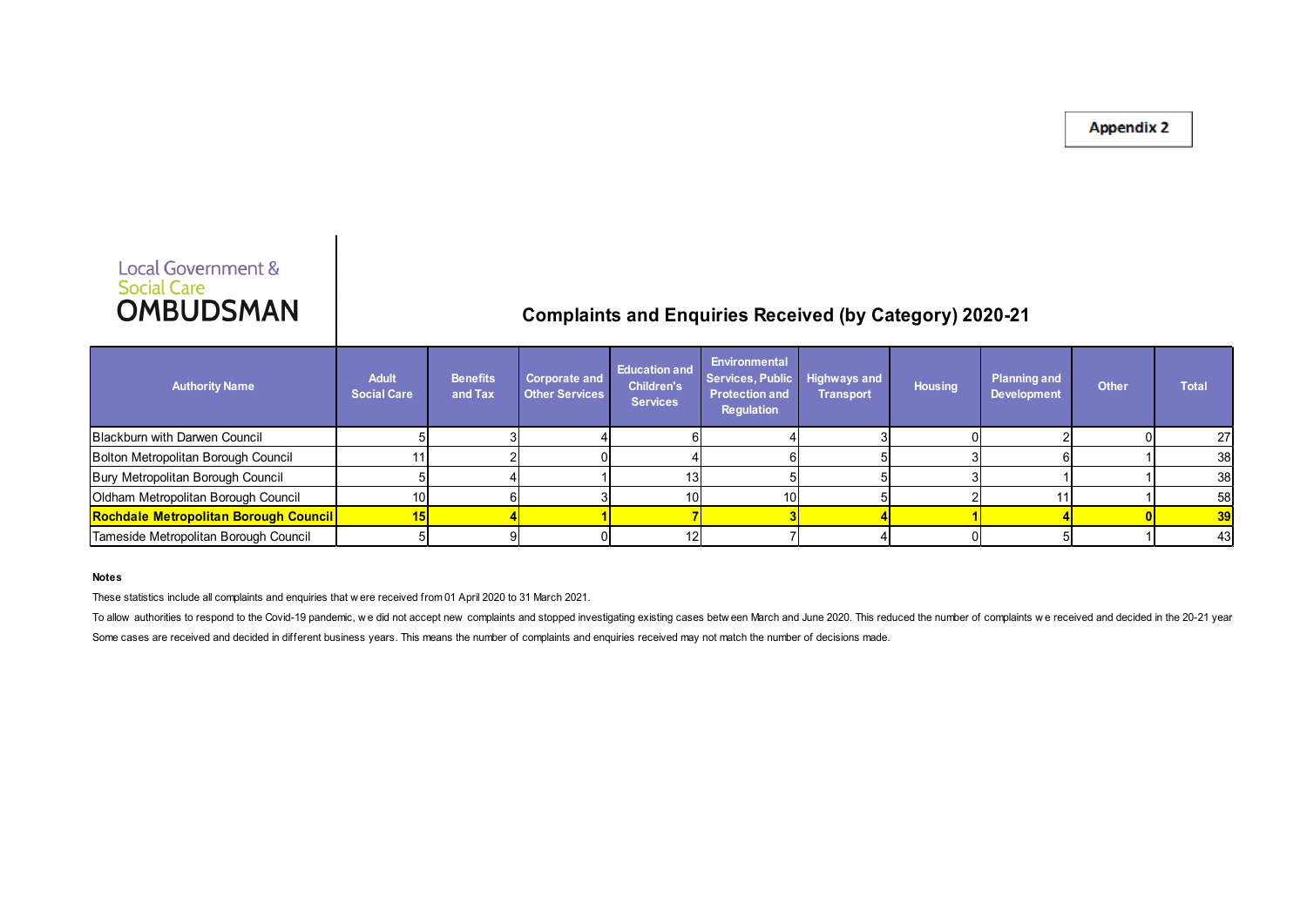## Local Government &<br>Social Care<br>**OMBUDSMAN**

## **Complaints and Enquiries Decided (by Outcome) 2020-21**

| <b>Authority Name</b>                 | Invalid or<br>Incomplete | <b>Advice Given</b> | <b>Referred</b><br><b>Back for</b><br>Local<br><b>Resolution</b> | <b>Closed after</b><br><b>Initial</b><br><b>Enquiries</b> | <b>Not Upheld</b> | <b>Upheld</b>   | <b>Total</b> | <b>Uphold Rate</b><br>(%) | Average<br>uphold rate<br>(%) of similar<br>authorities |
|---------------------------------------|--------------------------|---------------------|------------------------------------------------------------------|-----------------------------------------------------------|-------------------|-----------------|--------------|---------------------------|---------------------------------------------------------|
| Blackburn with Darwen Council         |                          |                     | 14                                                               |                                                           |                   |                 | 29           | 80%                       | 63%                                                     |
| Bolton Metropolitan Borough Council   |                          |                     | 12                                                               |                                                           |                   |                 | 38           | 54%                       | 72%                                                     |
| Bury Metropolitan Borough Council     |                          |                     |                                                                  | 9                                                         |                   |                 | 35           | 64%                       | 72%                                                     |
| Oldham Metropolitan Borough Council   |                          |                     | 19                                                               | 16                                                        |                   | 10 <sub>1</sub> | 55           | 67%                       | 72%                                                     |
| Rochdale Metropolitan Borough Council |                          |                     |                                                                  | 14                                                        |                   |                 | 31           | 100%                      | 72%                                                     |
| Tameside Metropolitan Borough Council |                          |                     |                                                                  | 17                                                        |                   |                 | 43           | 56%                       | 72%                                                     |

### **Notes**

These statistics include all complaints and enquiries that w ere decided from 01 April 2020 to 31 March 2021.

To allow authorities to respond to the Covid-19 pandemic, we did not accept new complaints and stopped investigating existing cases between March and June 2020. This reduced the number of complaints we received and decided Some cases are received and decided in different business years. This means the number of complaints and enquiries received may not match the number of decisions made.